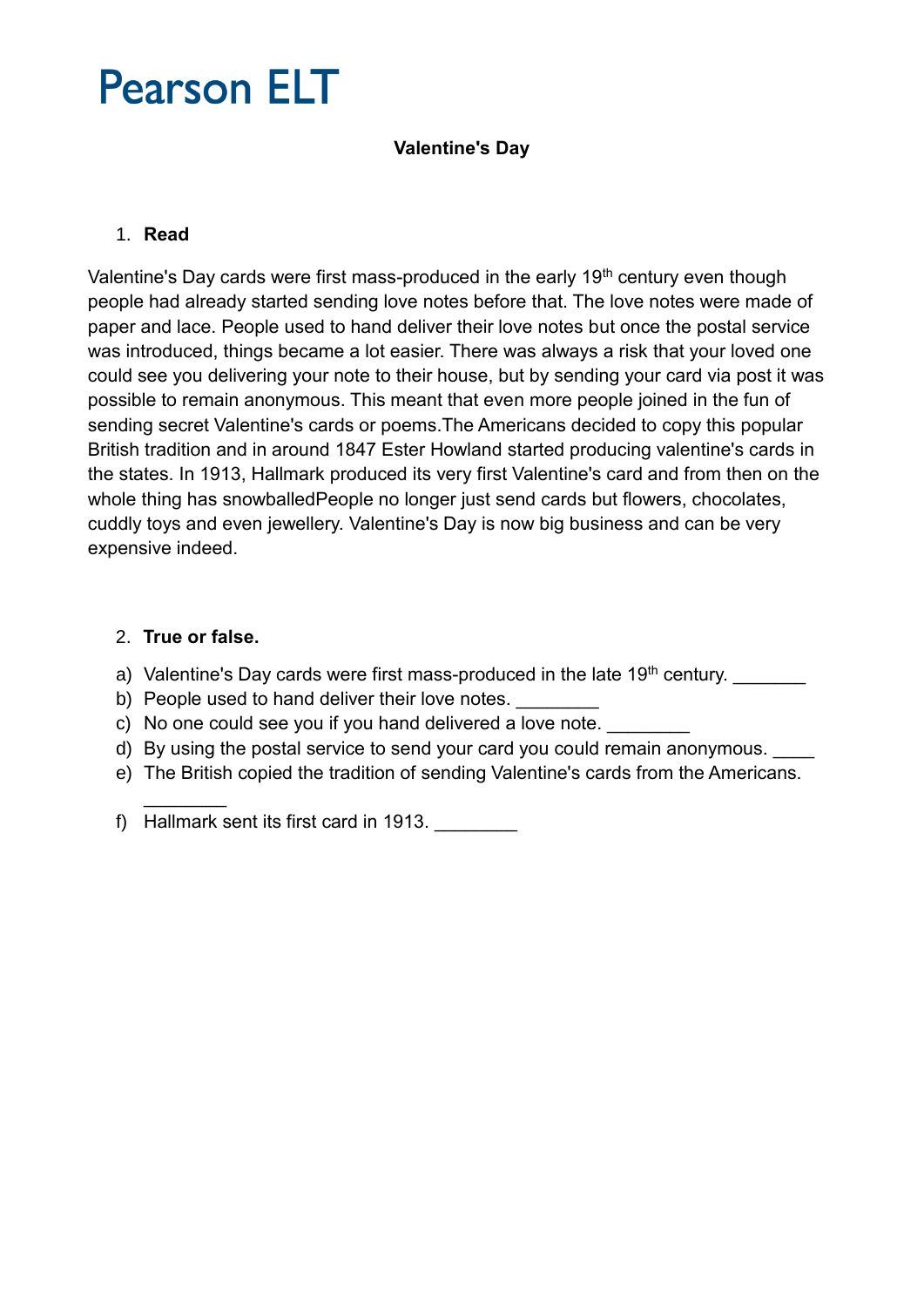# **Pearson ELT**

3. **Create a class poem.** 

### **Typical Valentine's Day poems traditionally start like this:**

*Roses are red, Violets are blue...*

#### **And can be finished any way you want:**

*...You're so cute And I love you*

**Now Write the sentence below on a piece of paper. Fold it over and pass it to the person on your left. Write the next line of the poem on the piece of paper you receive. Fold it over and pass it on again to the person on your right.**

*I see you every day....*